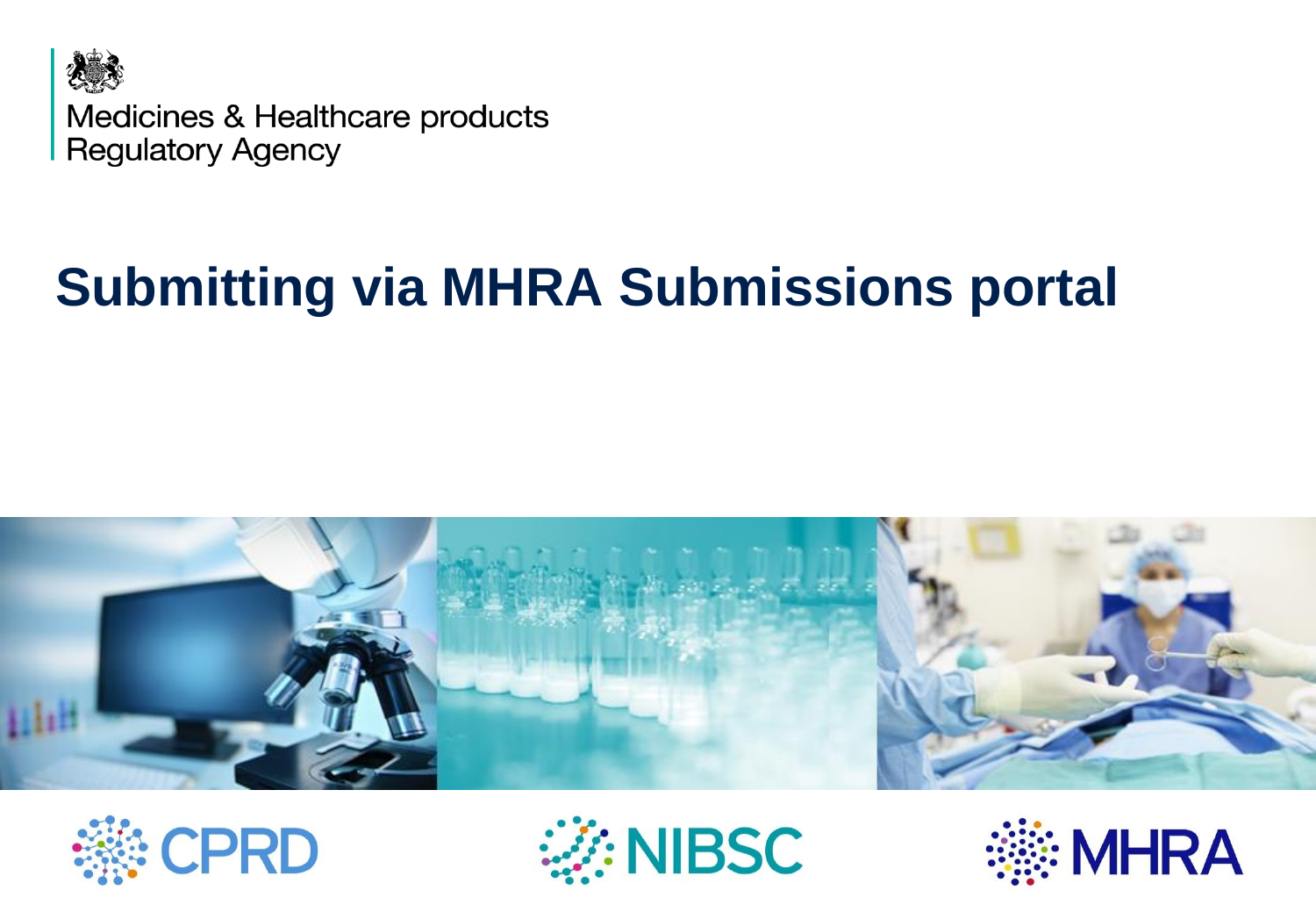

| <b>Item</b>                           |
|---------------------------------------|
| Intro                                 |
| The MHRA Submissions homepage         |
| <b>Submitting e-cigarettes</b>        |
| <b>Submitting via Human Medicines</b> |
| <b>Submitting PSURS</b>               |
| <b>Submitting PIPs</b>                |
| <b>Next Steps</b>                     |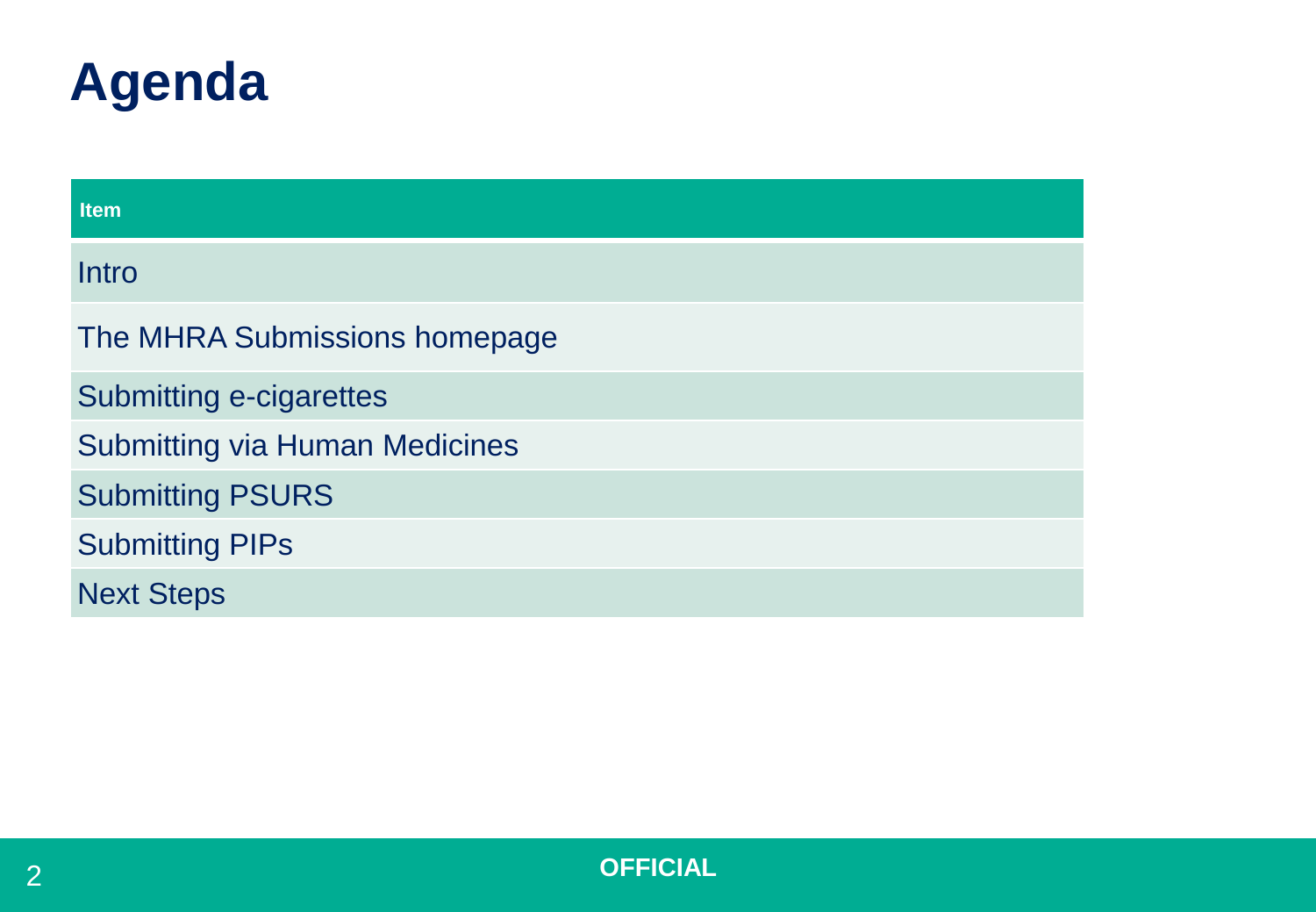# **Introductions**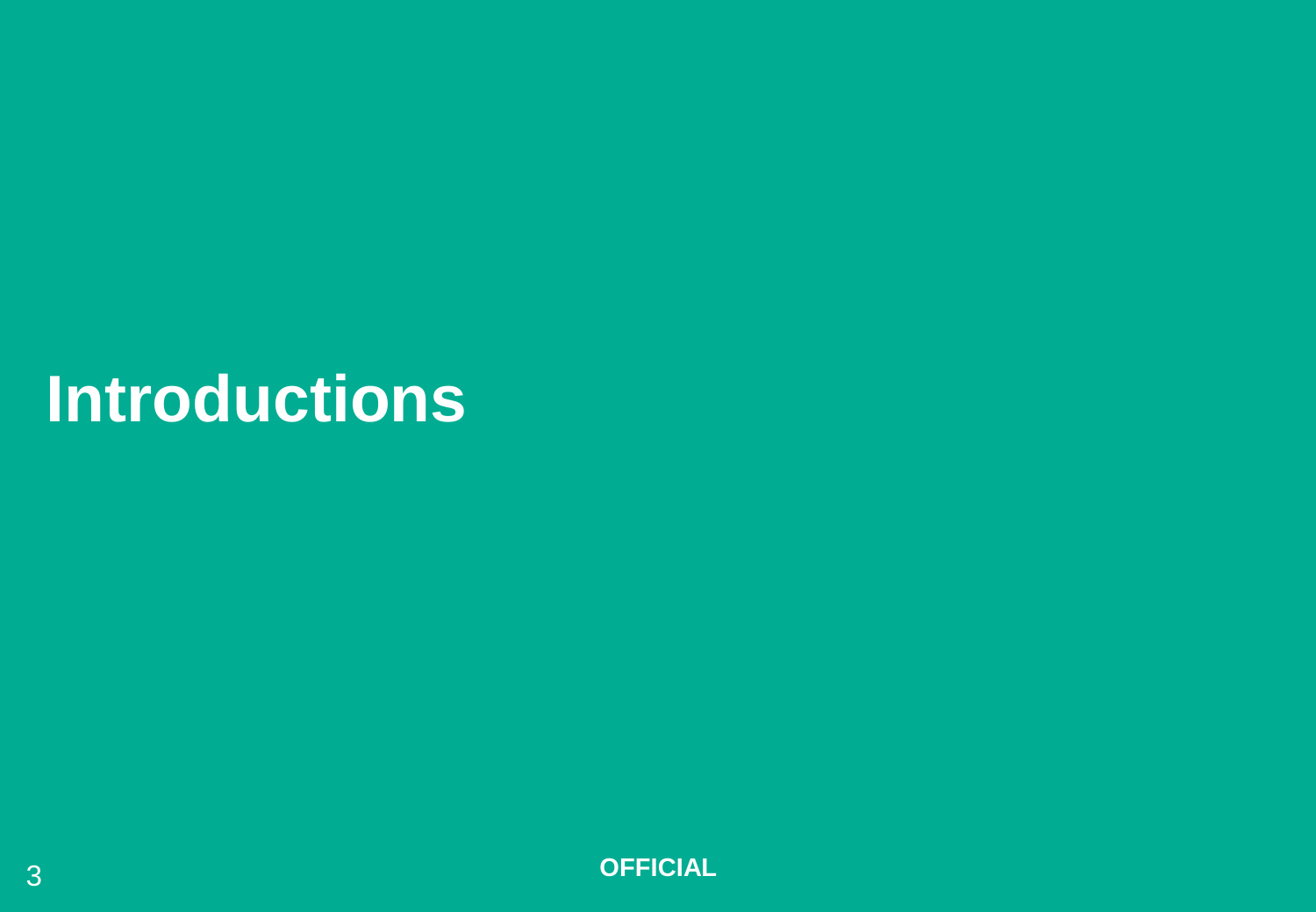#### **This webinar**

- The requirements and proposals we are presenting are drafts, and do not at this stage represent Government policy.
- This session is to provide information and can be shared with colleagues.
- This Webinar is to showcase and answer questions on the technical process of submitting information.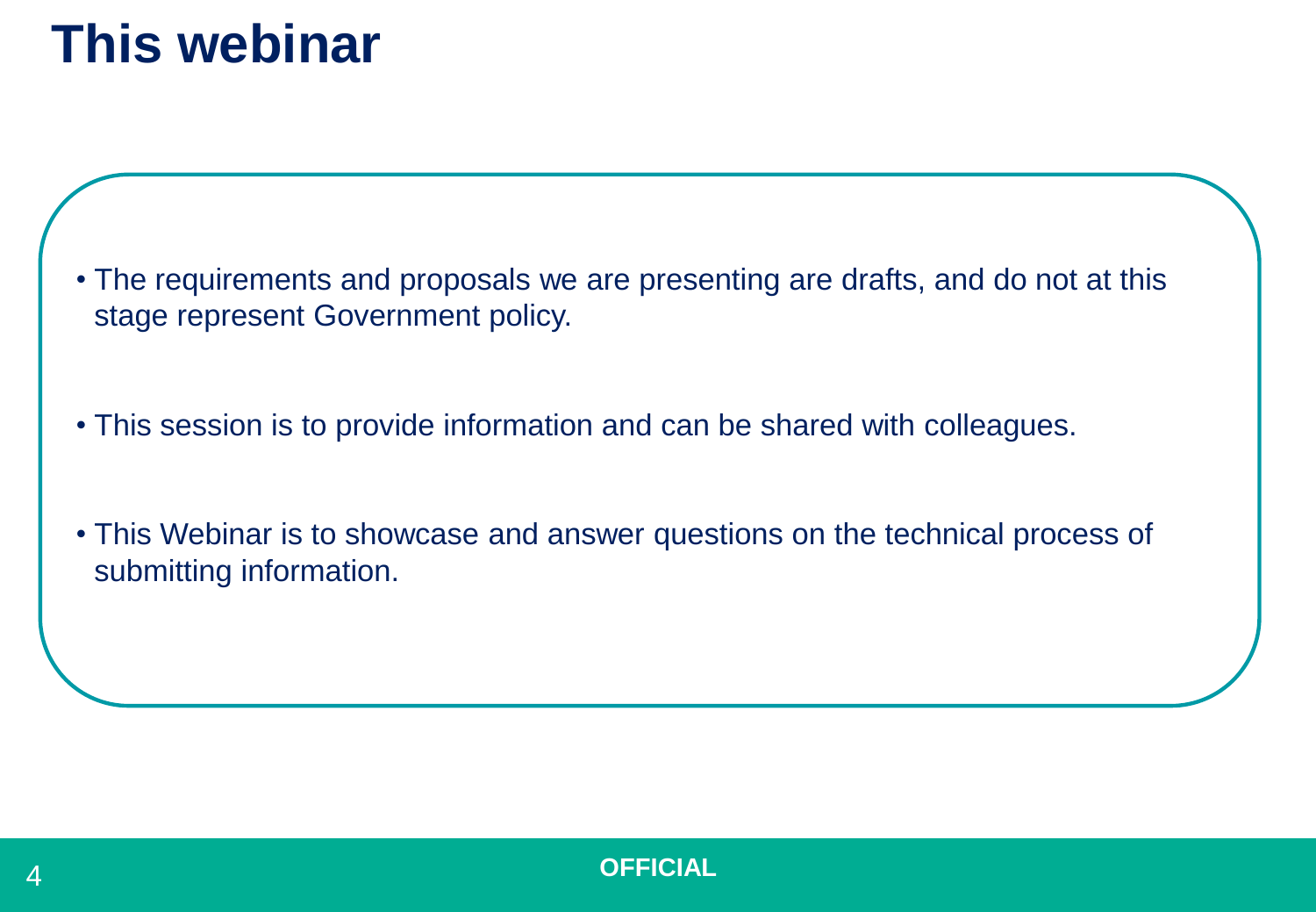#### **Webinar purpose**

This webinar will focus on MHRA Submissions

- Providing an overview of MHRA Submissions Homepage
- How to raise a query from the MHRA Submissions Homepage and find support documents
- Submitting marketing authorisation and Clinical trial applications via the Human Medicines tile
- Submitting PSURs
- Submitting PIPs
- Submitting e-cigarette notifications
- Next steps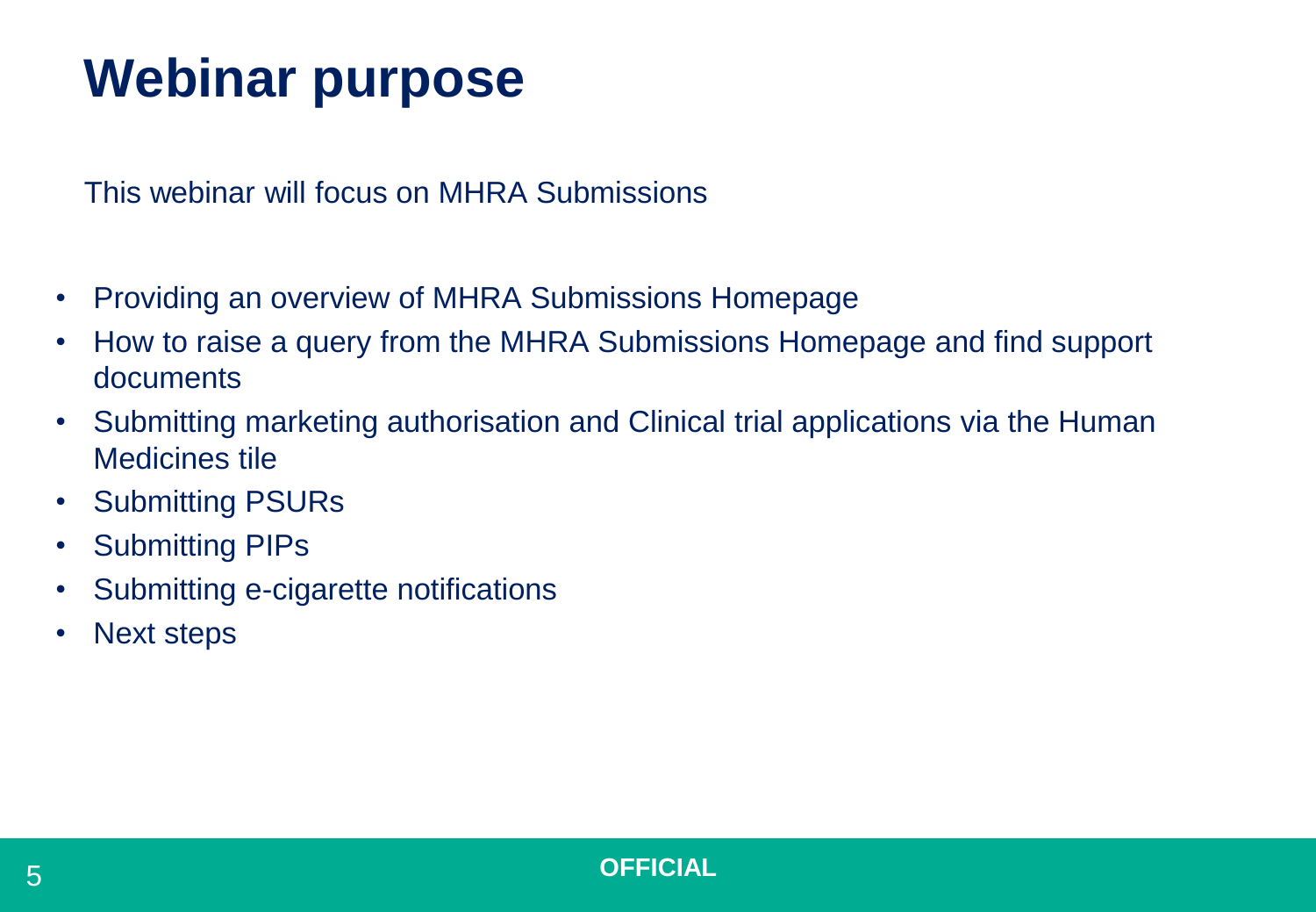# **1. MHRA Submissions Homepage**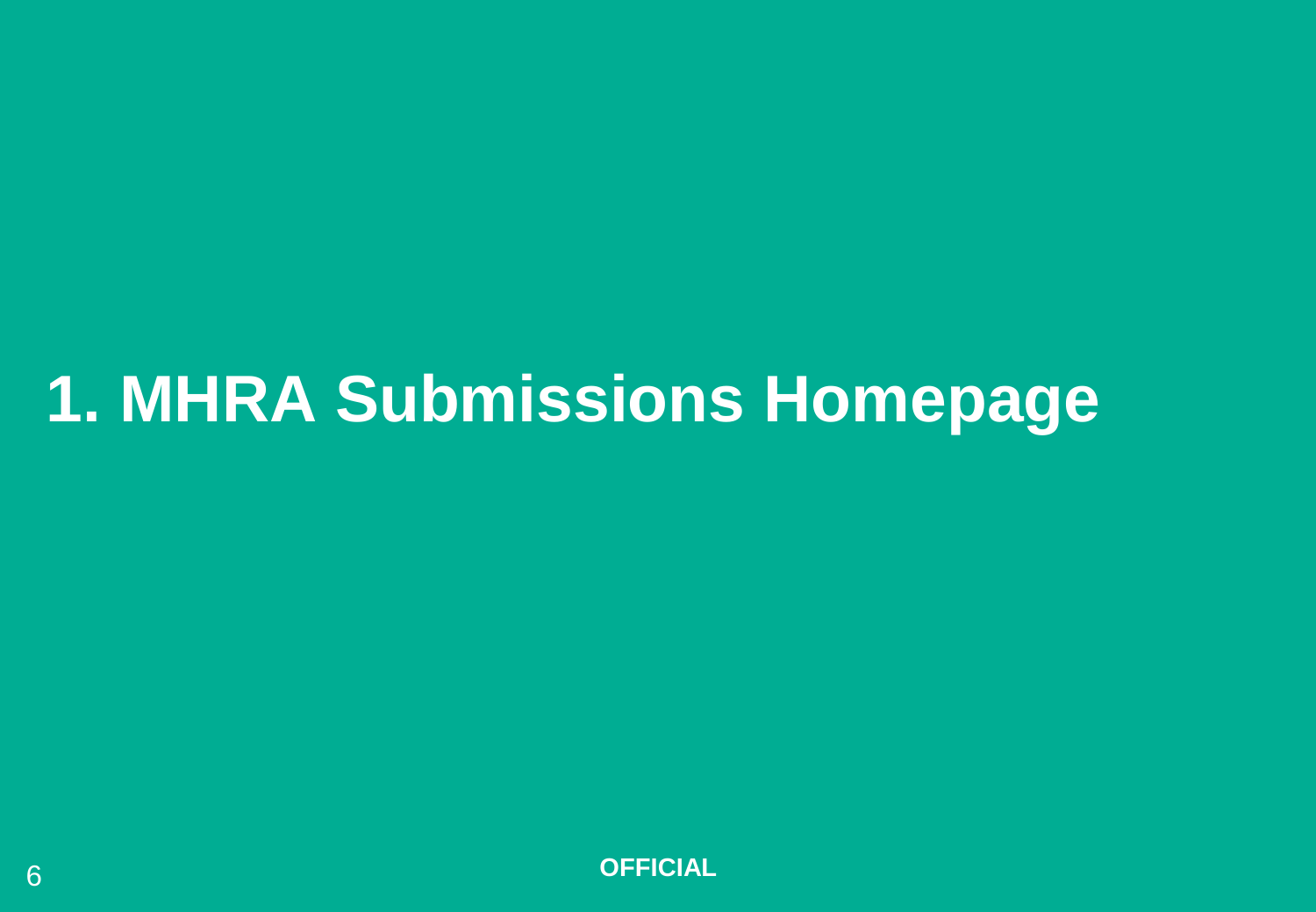### **MHRA Submissions overview**

Video demo:

[MHRA Submission Homepage](https://mhra-transfer.sharefile.com/d-s5a24867770d4a24a)

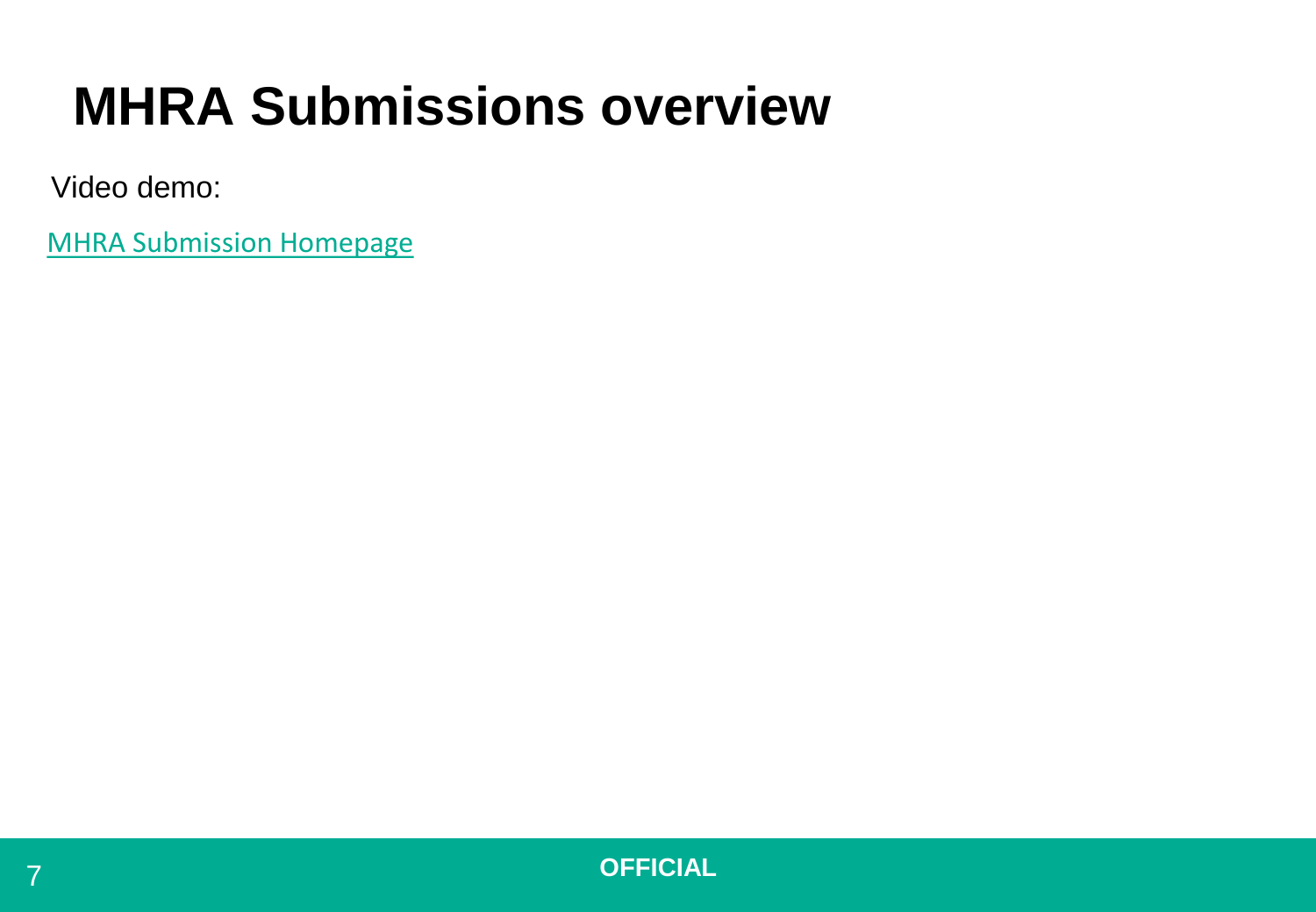# **2. e-cigarette notifications**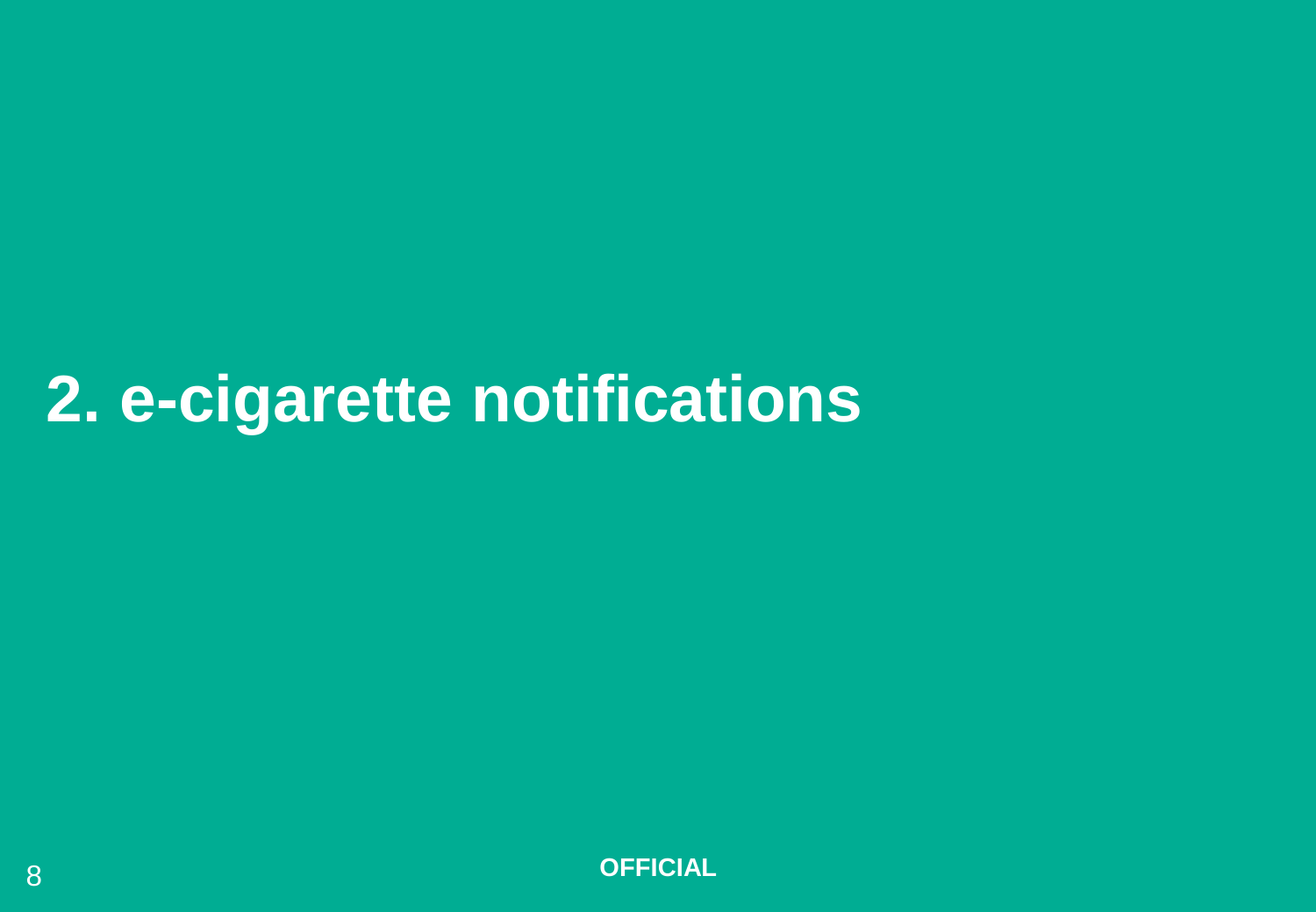#### **E-cigarette Submission– Industry User Journey**



| <b>Submission Type</b> | <b>Route into MHRA</b>  | Submission Format                          | Associated File<br>upload | XML Creation? |
|------------------------|-------------------------|--------------------------------------------|---------------------------|---------------|
| E-cigarette            | <b>MHRA Submissions</b> | Webform, edit previously submitted<br>data | attachments               | <b>No</b>     |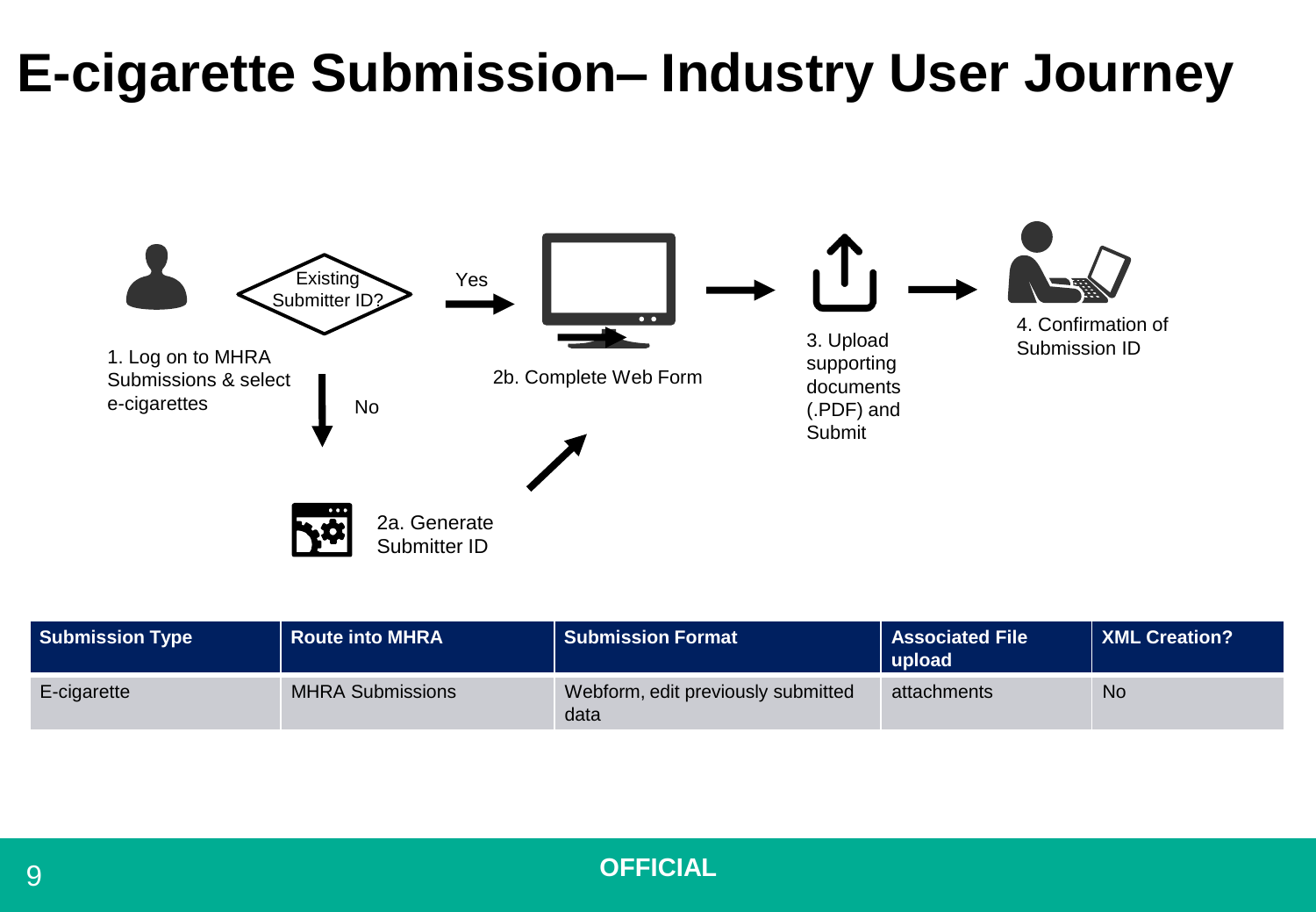## **E-cigarette Bulk Submissions– Industry User Journey**



| <b>Submission Type</b> | <b>Route into MHRA</b>  | <b>Submission Format</b>                | l Associated File<br>upload | <b>XML Creation?</b> |
|------------------------|-------------------------|-----------------------------------------|-----------------------------|----------------------|
| E-cigarettes – Bulk    | <b>MHRA Submissions</b> | Webform related to submitter<br>details | attachments                 | <b>No</b>            |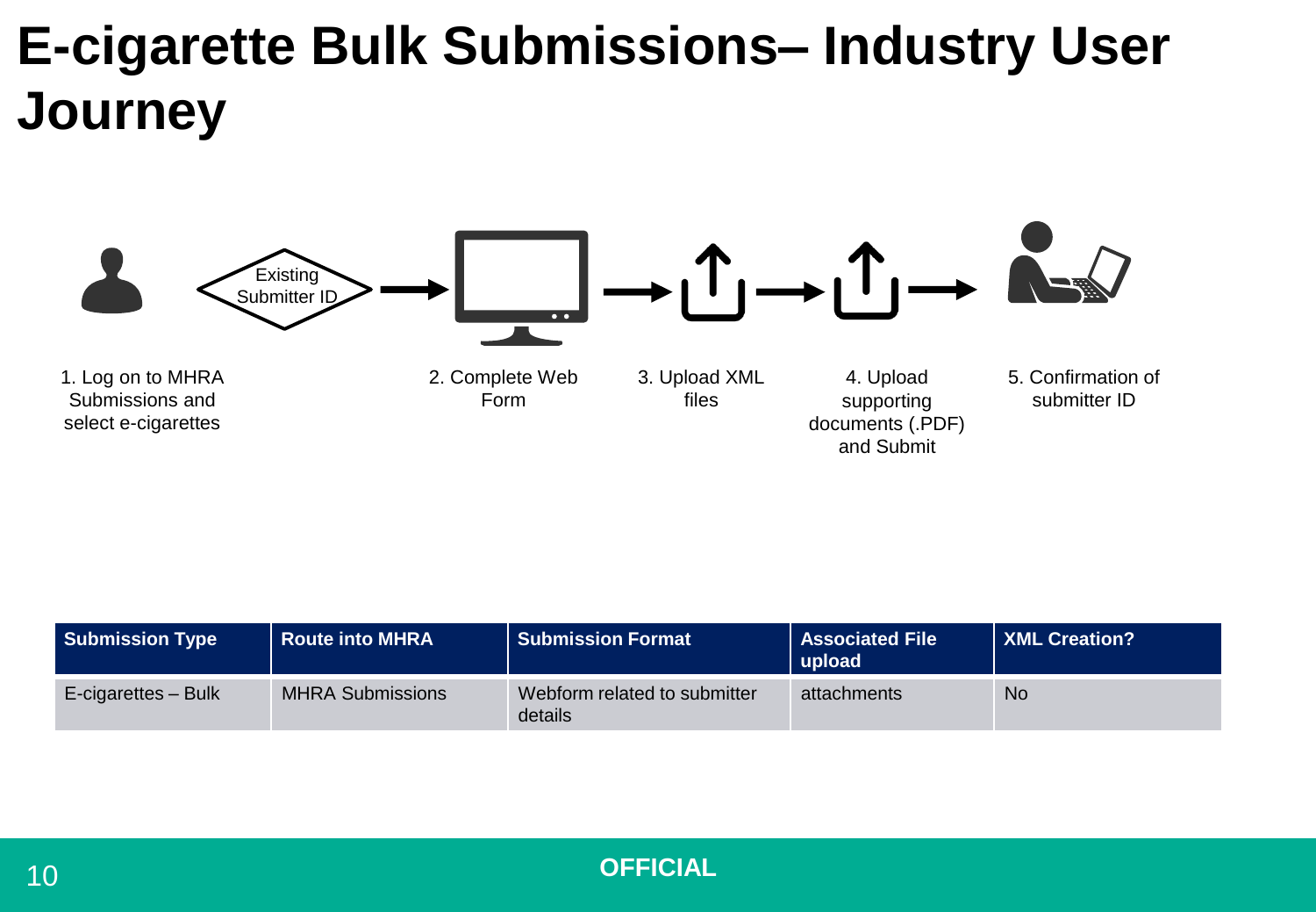## **E-cigarette notifications**

Video demo

[Making an e-cigarette submission](https://mhra-transfer.sharefile.com/d-s9b3e1bc235a4c16a)

[Making a Bulk Submission](https://mhra-transfer.sharefile.com/d-sae5a101001743d29)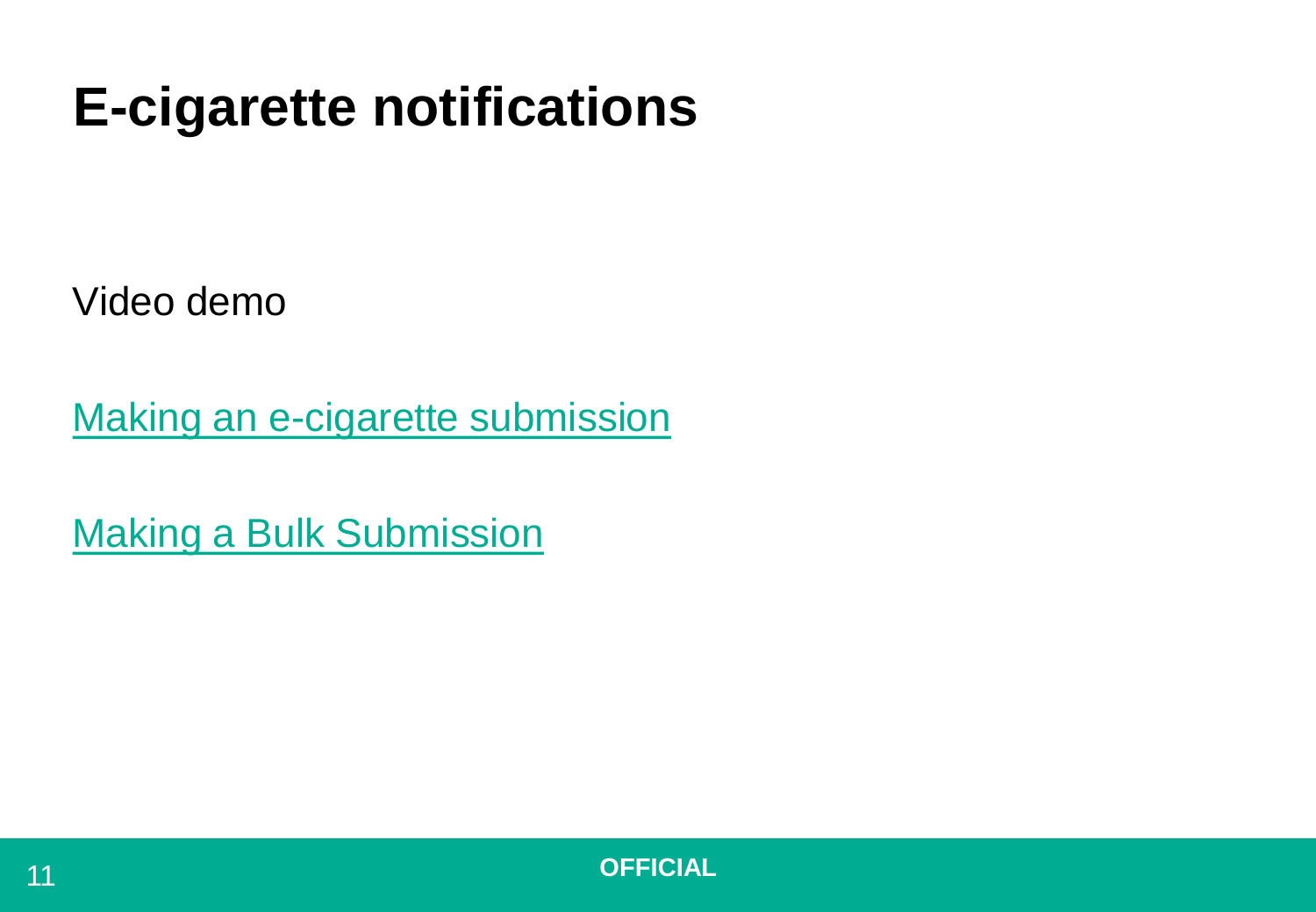# **3. Human Medicines**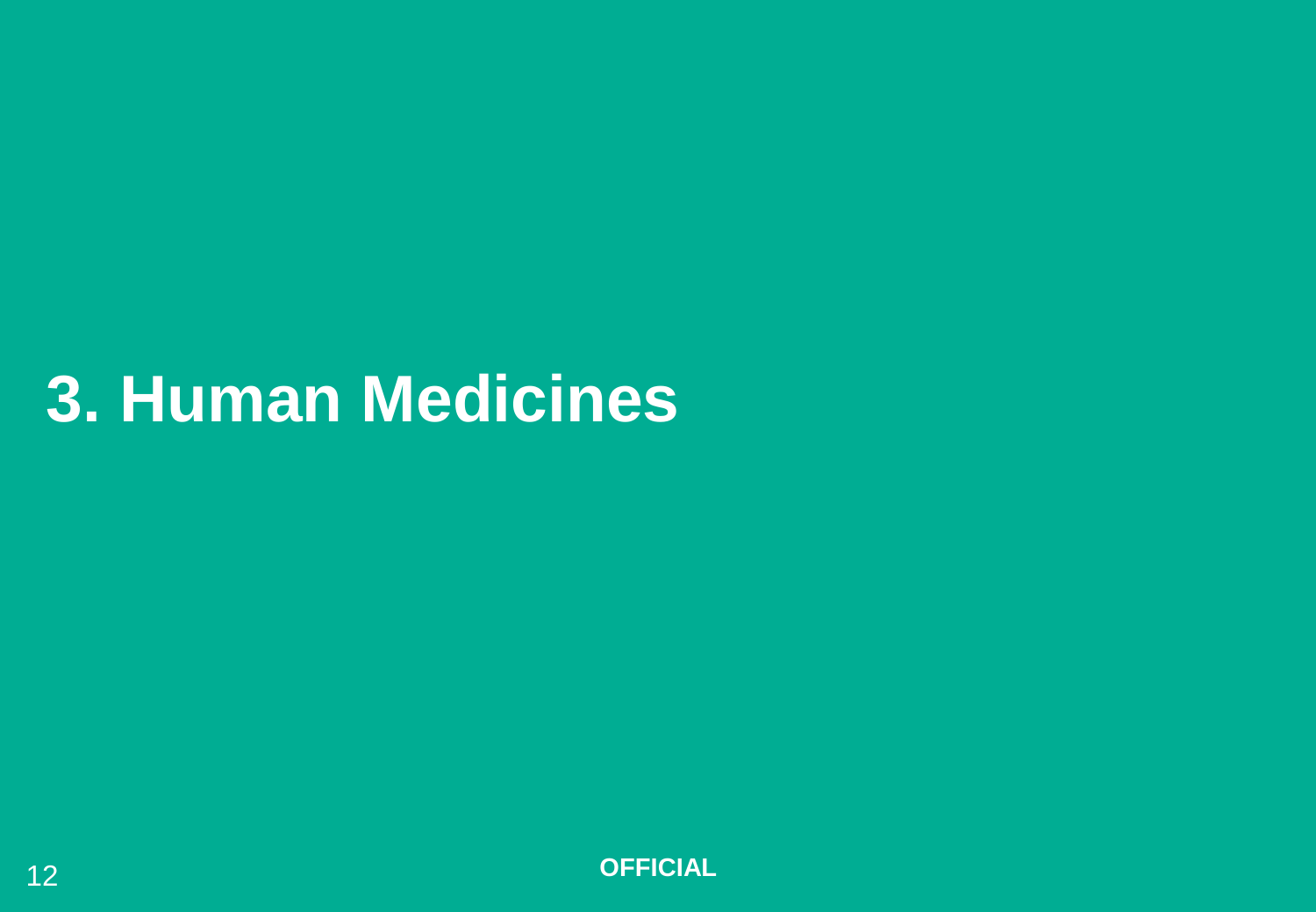## **What applications will be sent via Human Medicines?**

| <b>Regulatory Activity</b>                            |
|-------------------------------------------------------|
| <b>Initial Marketing Authorisation Application</b>    |
| CAP Grandfathering Full Initiating Sequence           |
| <b>CAP Grandfathering Full Initiating Sequence</b>    |
| Incorporating Change of Ownership (COA)               |
| CAP Grandfathering Minimal Initiating Sequence        |
| <b>CAP Grandfathering Minimal Initiating Sequence</b> |
| Incorporating Change of Ownership (COA)               |
| <b>Variation Type IA</b>                              |
| <b>Variation Type IB</b>                              |
| <b>Variation Type II</b>                              |
| Renewal (yearly or 5-yearly)                          |
| <b>Information Update</b>                             |
| <b>Active Substance Master File</b>                   |
| <b>Plasma Master File</b>                             |
| Paediatric submission, Article 29                     |
| Paediatric submission, Article 46                     |
| Full PIQ assessment - Notification 61(3)              |
| <b>Change of Ownership Application (COA)</b>          |

| <b>Ownership Application (COA) - EU to UK MAH</b>    |
|------------------------------------------------------|
| Article 23a/24 Sunset Clause Notification            |
| Withdrawal during assessment or withdrawal of a      |
| marketing authorisation                              |
| <b>Clinical Trial</b>                                |
| Parallel Import (PLPI) Variation                     |
| Parallel Import (PLPI) Initial                       |
| Parallel Import (PLPI) Renewal                       |
| <b>Targeted Assessment</b>                           |
| <b>Baseline Submission</b>                           |
| Development Safety Update Reports                    |
| <b>BROMI Self Certification - Notification 61(3)</b> |
| <b>Notified Body Designation</b>                     |
| Homeopathic National Rules (NR)                      |
| Homeopathic MP application (HR)                      |
| Herbal MP application (THR)                          |
| Article 45 - Paediatric submission                   |
| <b>Early Access to Medicines UK</b>                  |
| <b>Export Certificates</b>                           |
| <b>CCC Procedure UK</b>                              |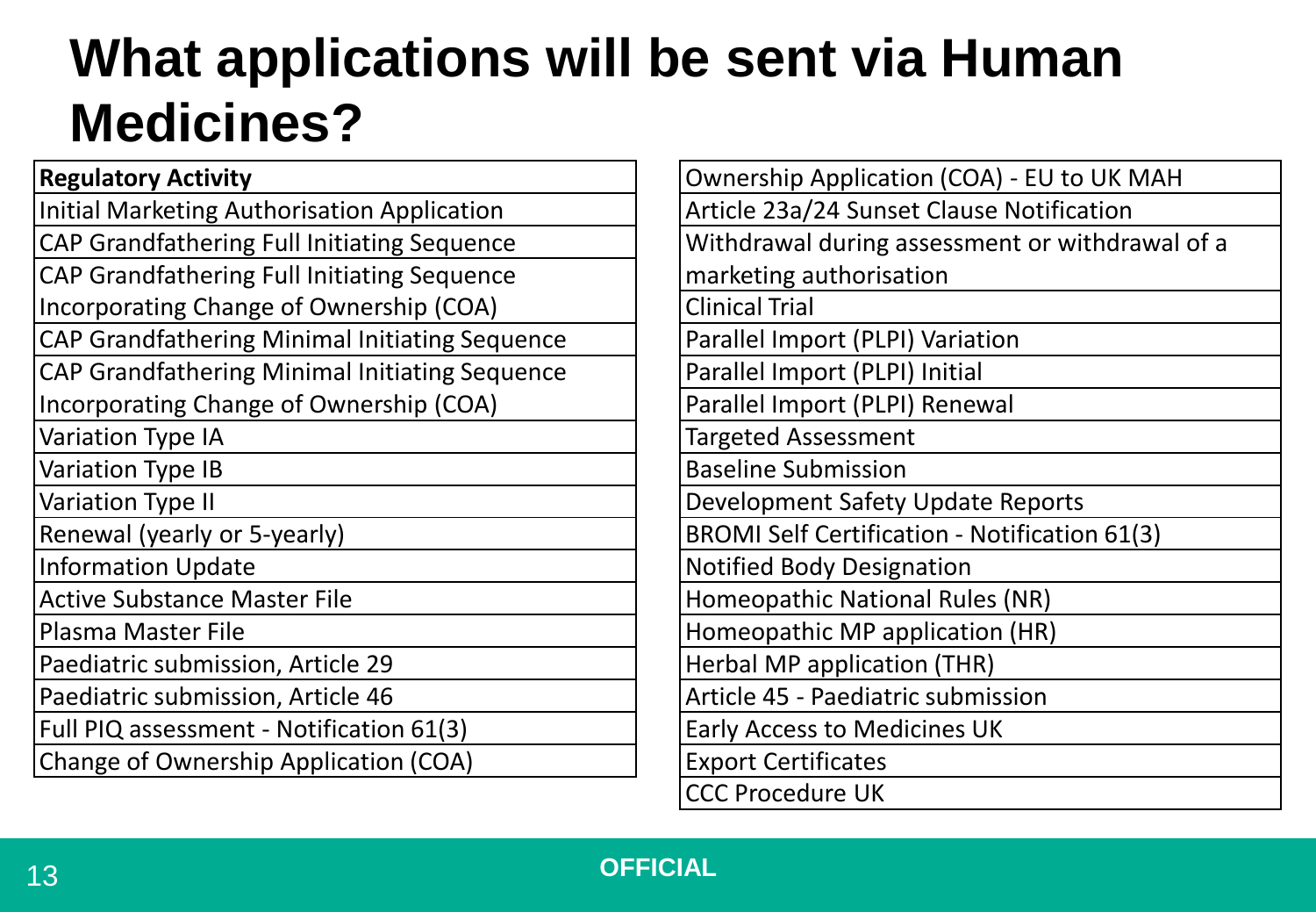#### **Human Medicines– Industry User Journey**



| <b>Submission Type</b>                  | <b>Route into MHRA</b>  | <b>Submission Format</b>    | <b>Associated File</b><br>upload           | <b>XML</b><br><b>Creation?</b> | <b>Comments</b>                                                                                                                                              |
|-----------------------------------------|-------------------------|-----------------------------|--------------------------------------------|--------------------------------|--------------------------------------------------------------------------------------------------------------------------------------------------------------|
| All types outlined in<br>previous slide | <b>MHRA Submissions</b> | 1 webform, $\sim$ 10 fields | .zip file<br>$(e.g. MA - eCTD)$<br>format) | Yes                            | Note – Uploading large files as<br>outlined here is the preferred<br>method. Please inform us if you<br>have a requirement to submit via<br>SFTP from Day 1. |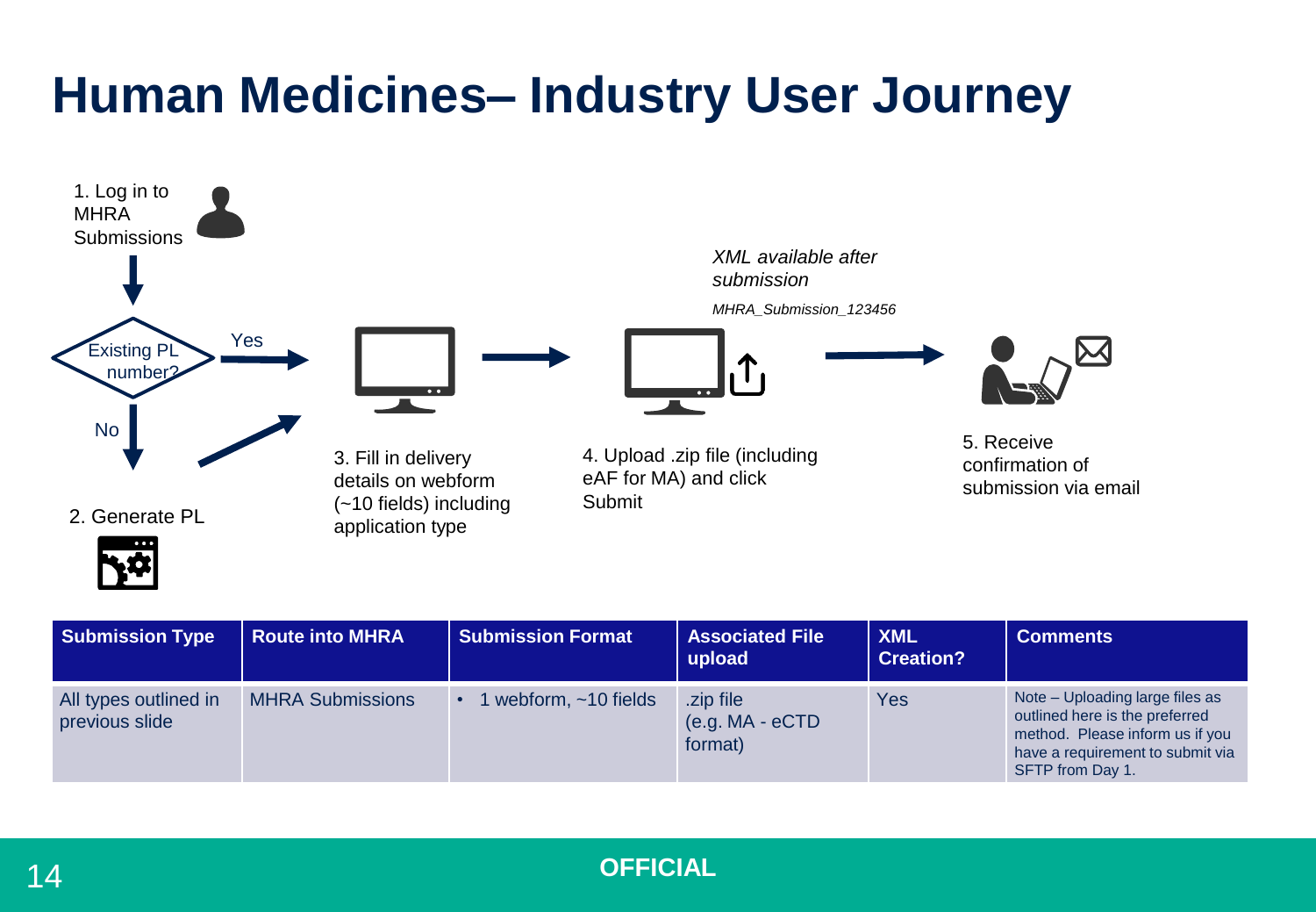## **Clinical Trial applications**

All clinical trial applications types will be submitted via this Human Medicines tile.

| <b>Human Medicines Delivery File Submission</b>                                            |           |                          |                                                                      |  |
|--------------------------------------------------------------------------------------------|-----------|--------------------------|----------------------------------------------------------------------|--|
|                                                                                            |           |                          | --- Select a regulatory sub activity ---                             |  |
|                                                                                            |           |                          | <b>Original Submission</b>                                           |  |
| <b>Regulatory Area</b>                                                                     | Procedure | Emails                   | Validation Correction Request (VCR)                                  |  |
|                                                                                            |           |                          | Response                                                             |  |
|                                                                                            |           |                          | <b>Batch Specific Variation</b>                                      |  |
| <b>Generate delivery</b>                                                                   |           |                          | CT - Initial                                                         |  |
| file only: <sup>O</sup>                                                                    |           | Area: *                  | CT - GNA                                                             |  |
| User:                                                                                      |           |                          | CT - Amendment                                                       |  |
| william.p.kelly@accenture.com<br>--- Select an area ---<br>(william.p.kelly@accenture.com) |           |                          | CT - EOT                                                             |  |
| <b>Regulatory Activity: *</b>                                                              |           |                          | CT - CSR                                                             |  |
| <b>Clinical Trial</b>                                                                      |           | $\overline{\phantom{a}}$ | --- Select a regulatory sub activity ---<br>$\overline{\phantom{a}}$ |  |

Please note - For all new clinical trial submissions post 1<sup>st</sup> Jan 2021 your Application Form (PDF and XML) should be generated in IRAS ([https://www.myresearchproject.org.uk/\)](https://www.myresearchproject.org.uk/). If you have already created and downloaded an Annex 1 form (PDF and XML) in EudraCT before the end of the year, this will be accepted. It will still be required to obtain and use a EudraCT Number as your trial reference number.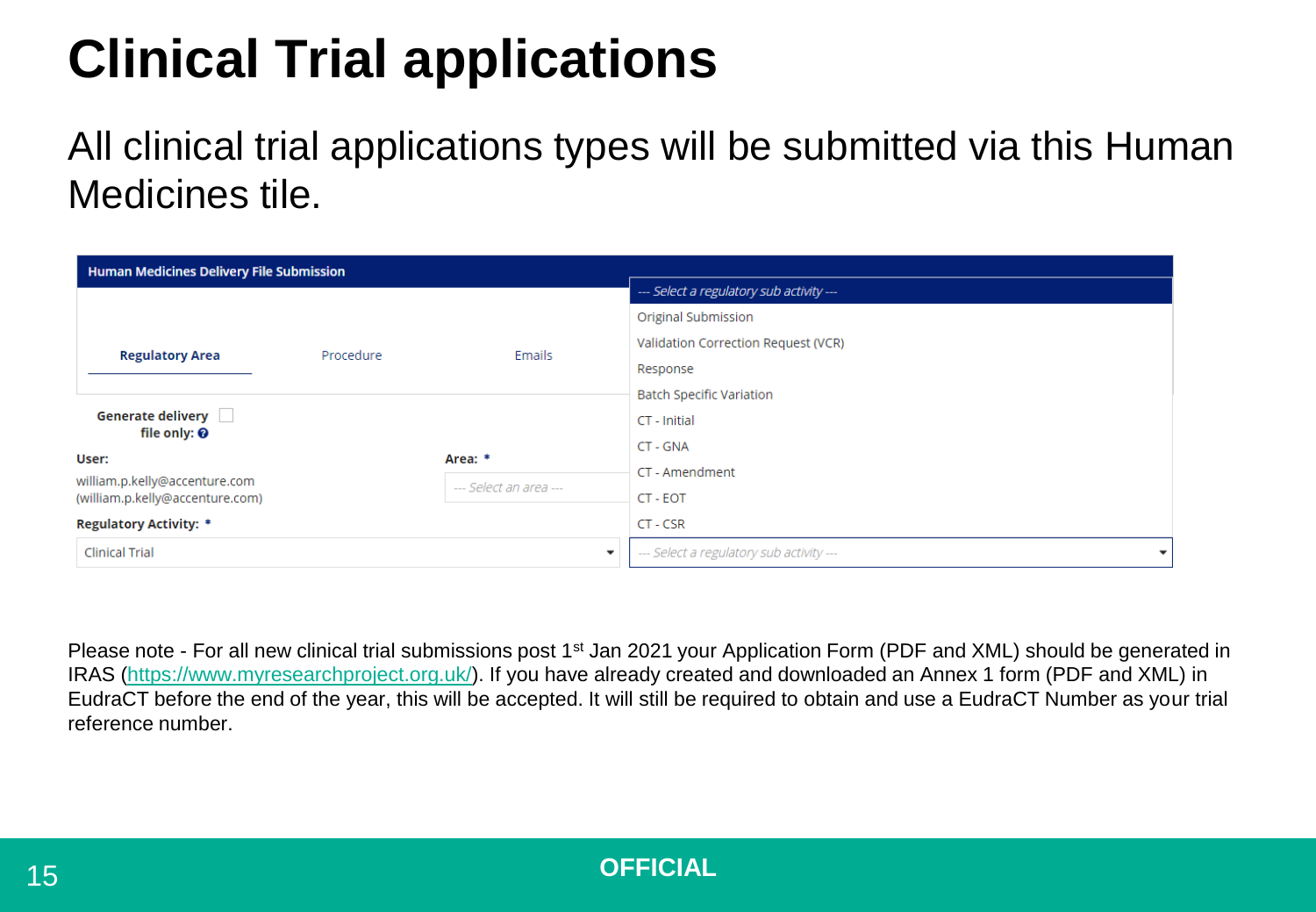## **Human Medicines submissions**

Video demos

[Generating a PL Number](https://mhra-transfer.sharefile.com/d-s08d5a4c957540568)

[Making a human medicines application](https://mhra-transfer.sharefile.com/d-s9288c3c54b94d65b)

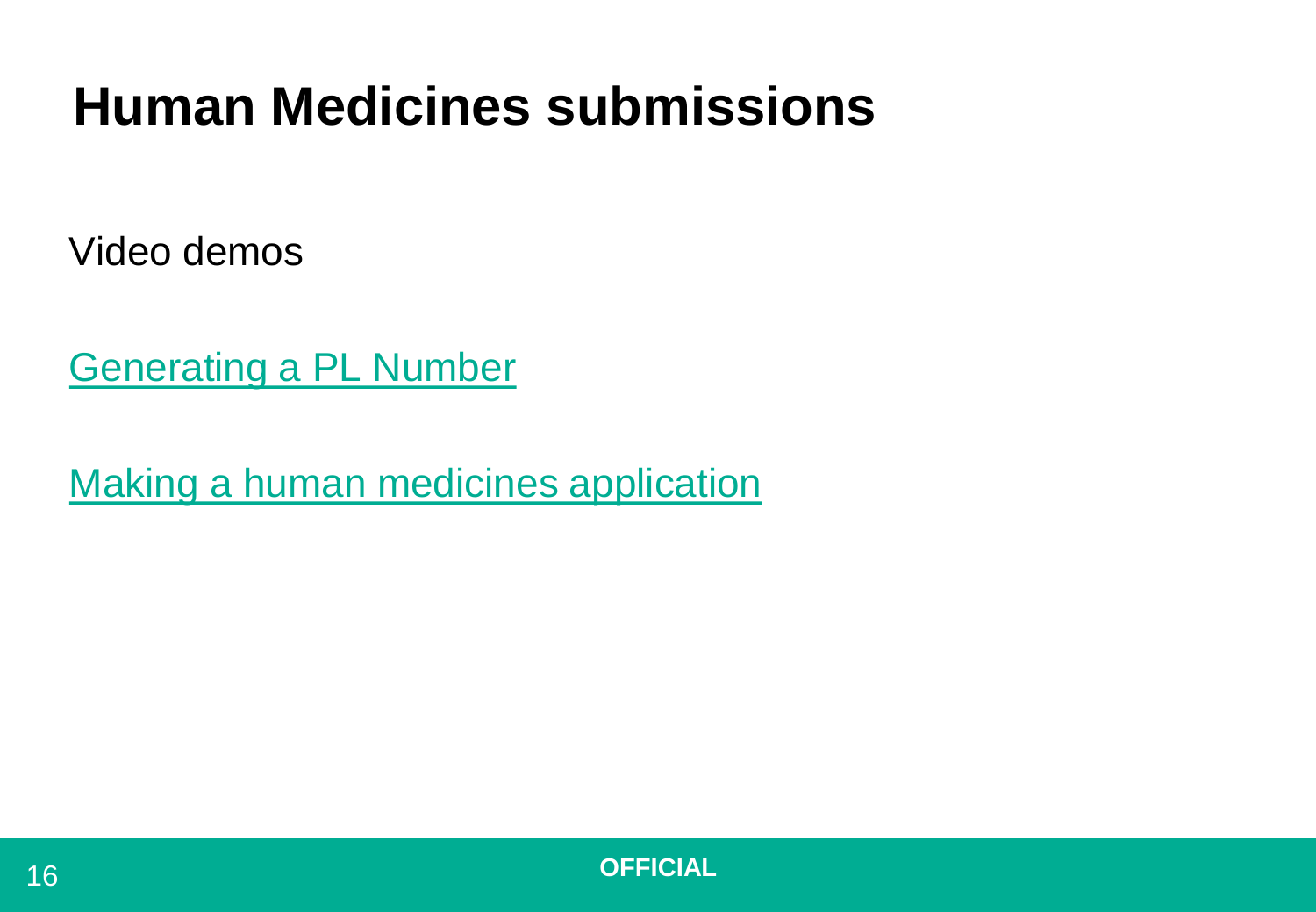# **4. PSUR**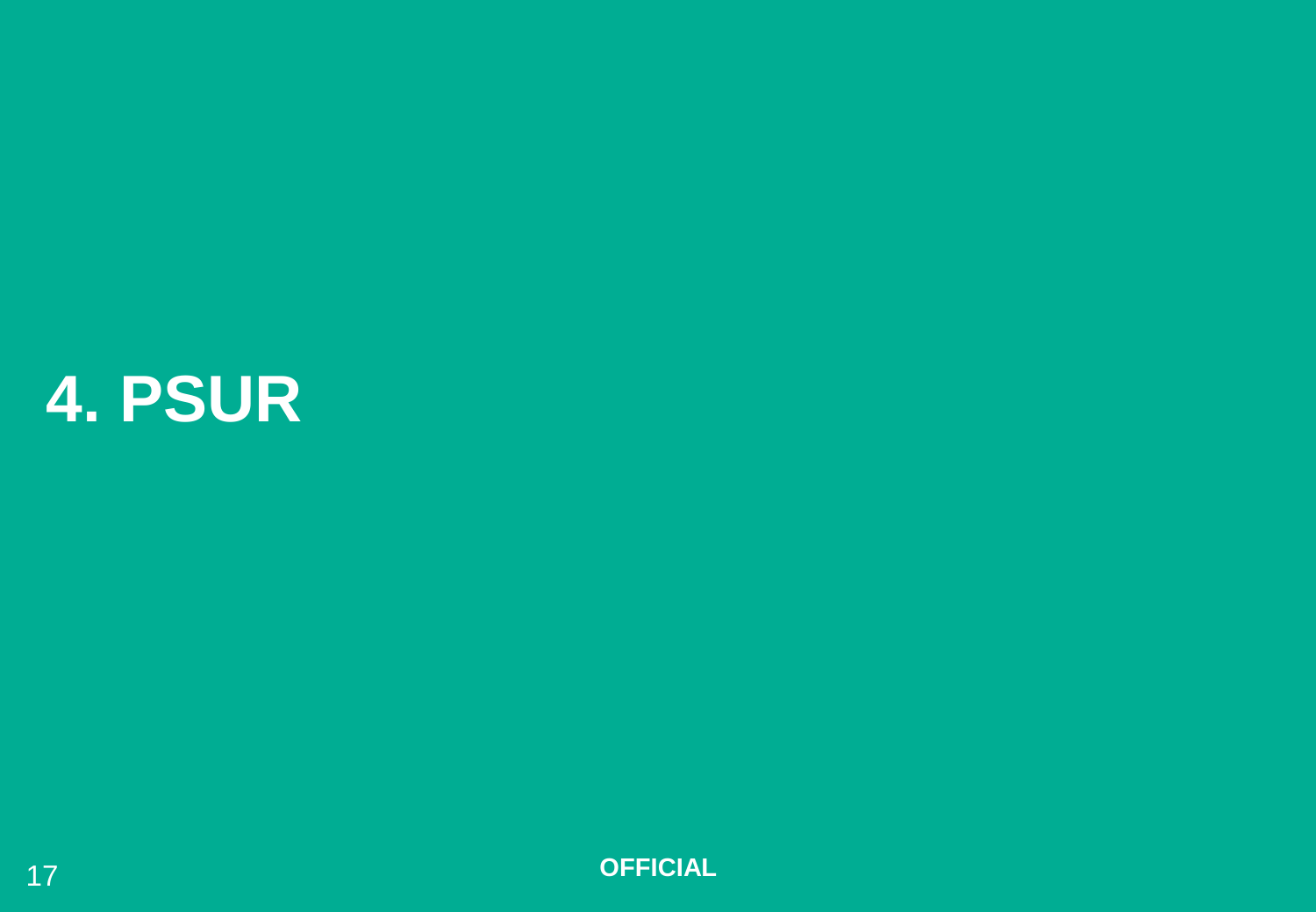#### **PSUR Submissions – Industry User Journey**



| <b>Submission Type</b> | <b>Route into MHRA</b>  | Submission Format     | <b>Associated File</b><br>upload | XML Creation? | Download copy<br>of Application<br><b>Required?</b> |
|------------------------|-------------------------|-----------------------|----------------------------------|---------------|-----------------------------------------------------|
| <b>PSUR</b>            | <b>MHRA Submissions</b> | l webform, <10 fields | Zip/pdf or word                  | <b>No</b>     | <b>No</b>                                           |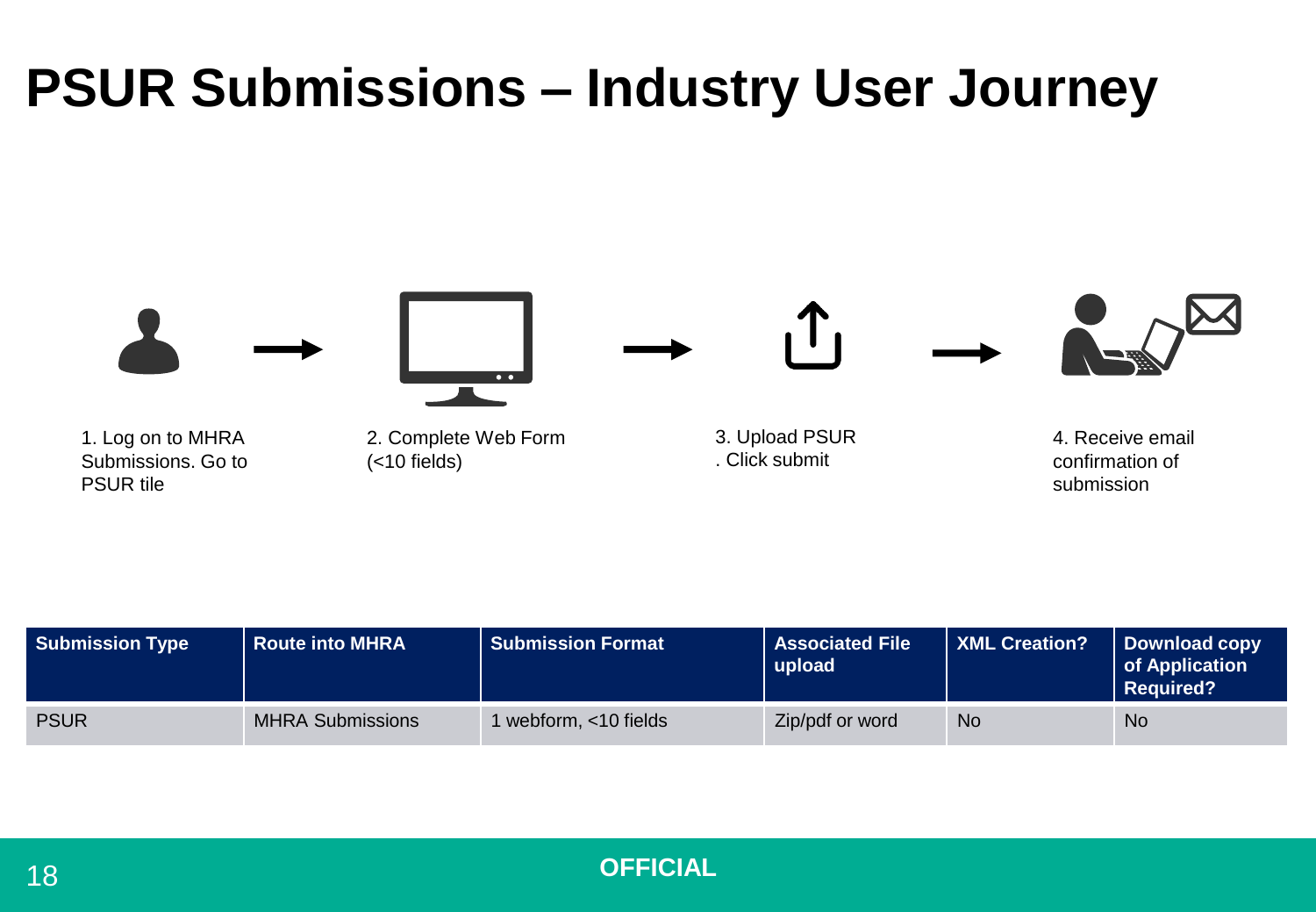## **PSUR submissions**

Video demo [Making a PSUR submission](https://mhra-transfer.sharefile.com/d-s24ae5f1192841b4b)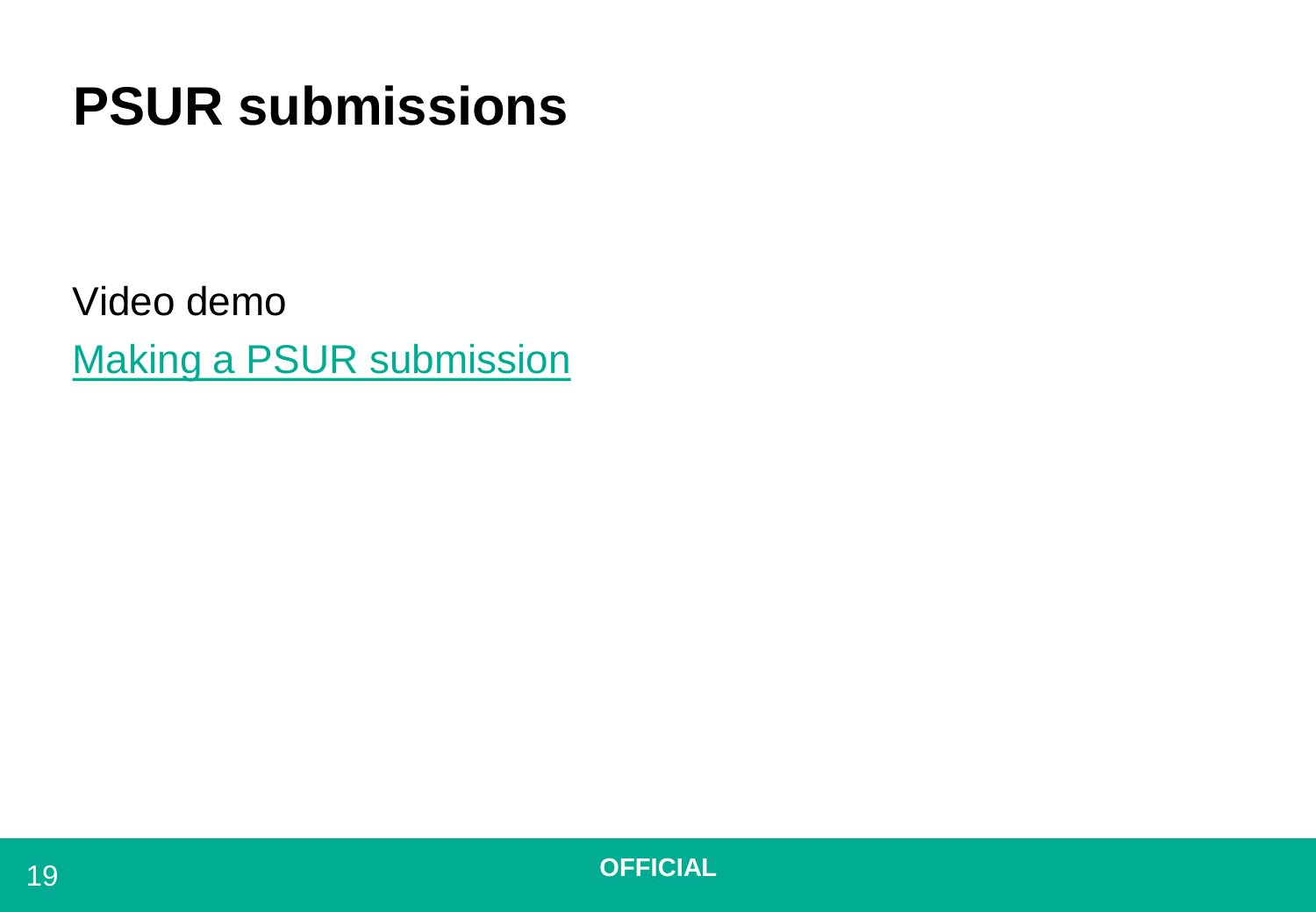# **5. PIPs**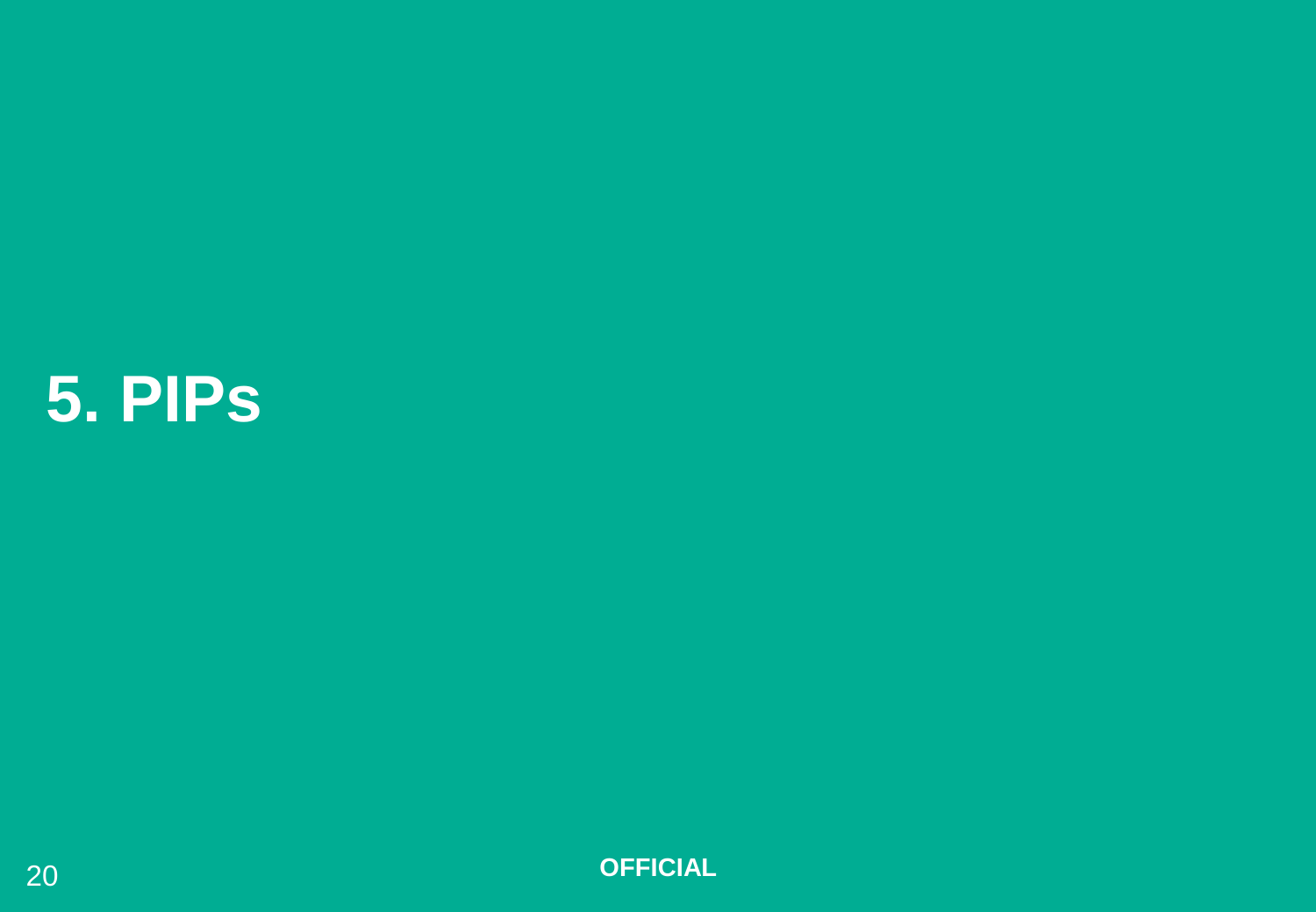### **PIPs Submissions – Industry User Journey**



| <b>Submission Type</b> | <b>Route into MHRA</b>  | <b>Submission Format</b> | <b>Associated File</b><br>upload                   | XML Creation? | Download copy<br>of Application<br><b>Required?</b> |
|------------------------|-------------------------|--------------------------|----------------------------------------------------|---------------|-----------------------------------------------------|
| <b>PIPs</b>            | <b>MHRA Submissions</b> | 5 webforms available     | .PDF file, .zip file,<br>unstructured<br>documents | <b>No</b>     | <b>No</b>                                           |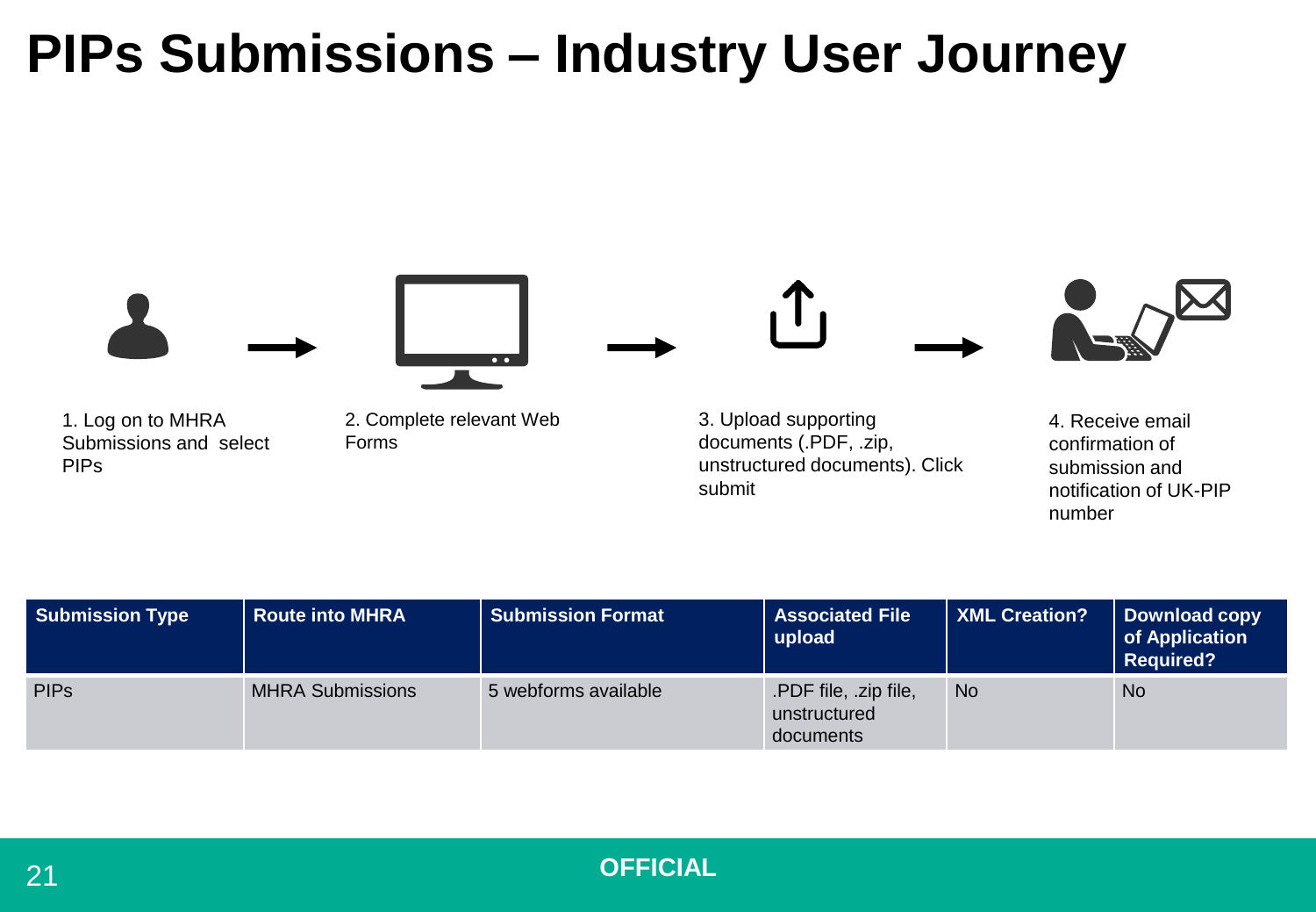## **PIPs submissions**

Video demo [Making a PiP](https://mhra-transfer.sharefile.com/d-sbb439ba38dc486d9) Submission